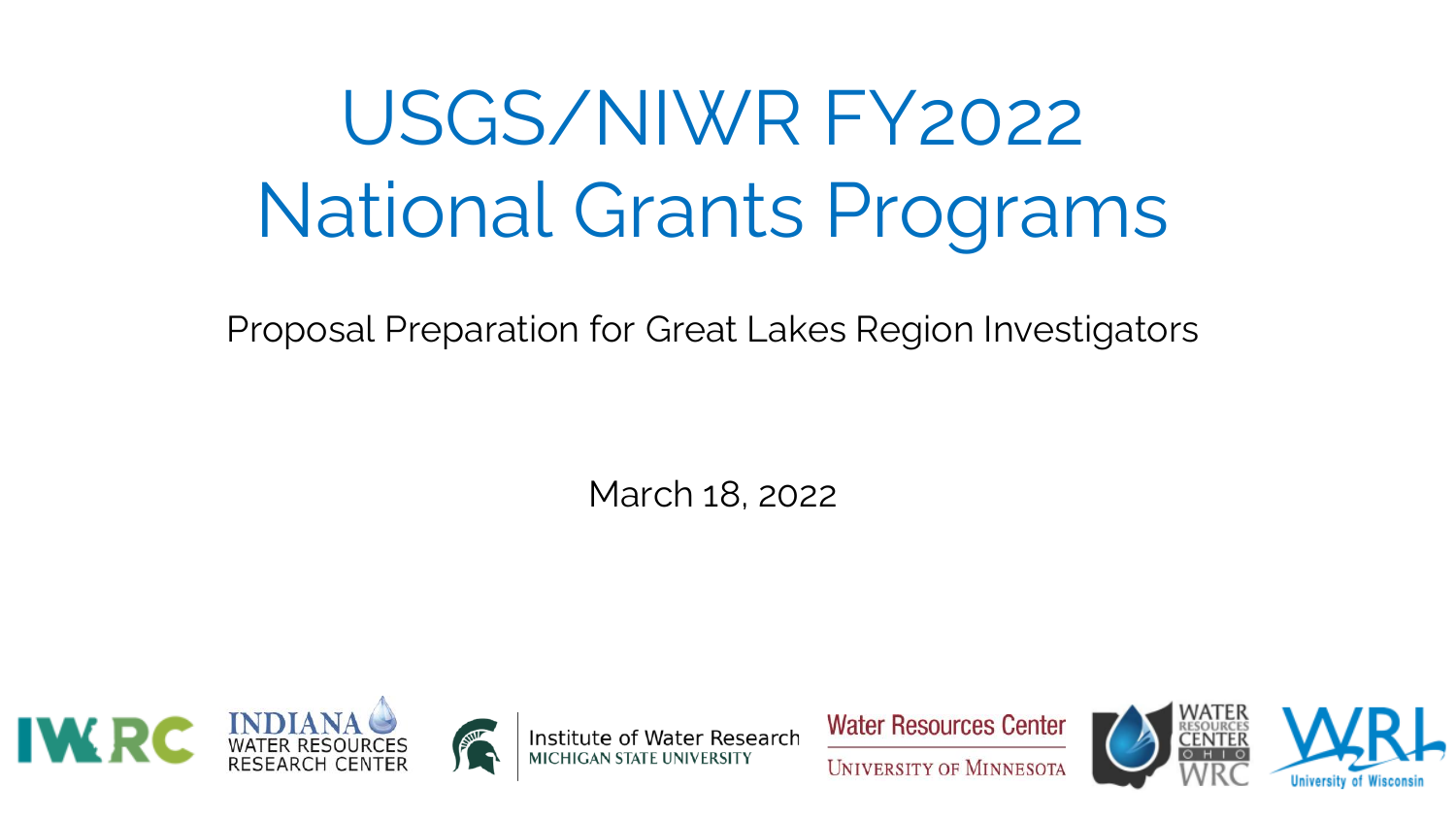## Today's webinar:

- Introduction to NIWR and state water centers/institutes
- 2022 104g, AIS and PFAS grants including research priorities and eligibility
- Overview of RFPs with emphasis on budget issues
- USGS collaboration
- How to apply
- Self selecting breakout rooms for each program (104g, PFAS, AIS)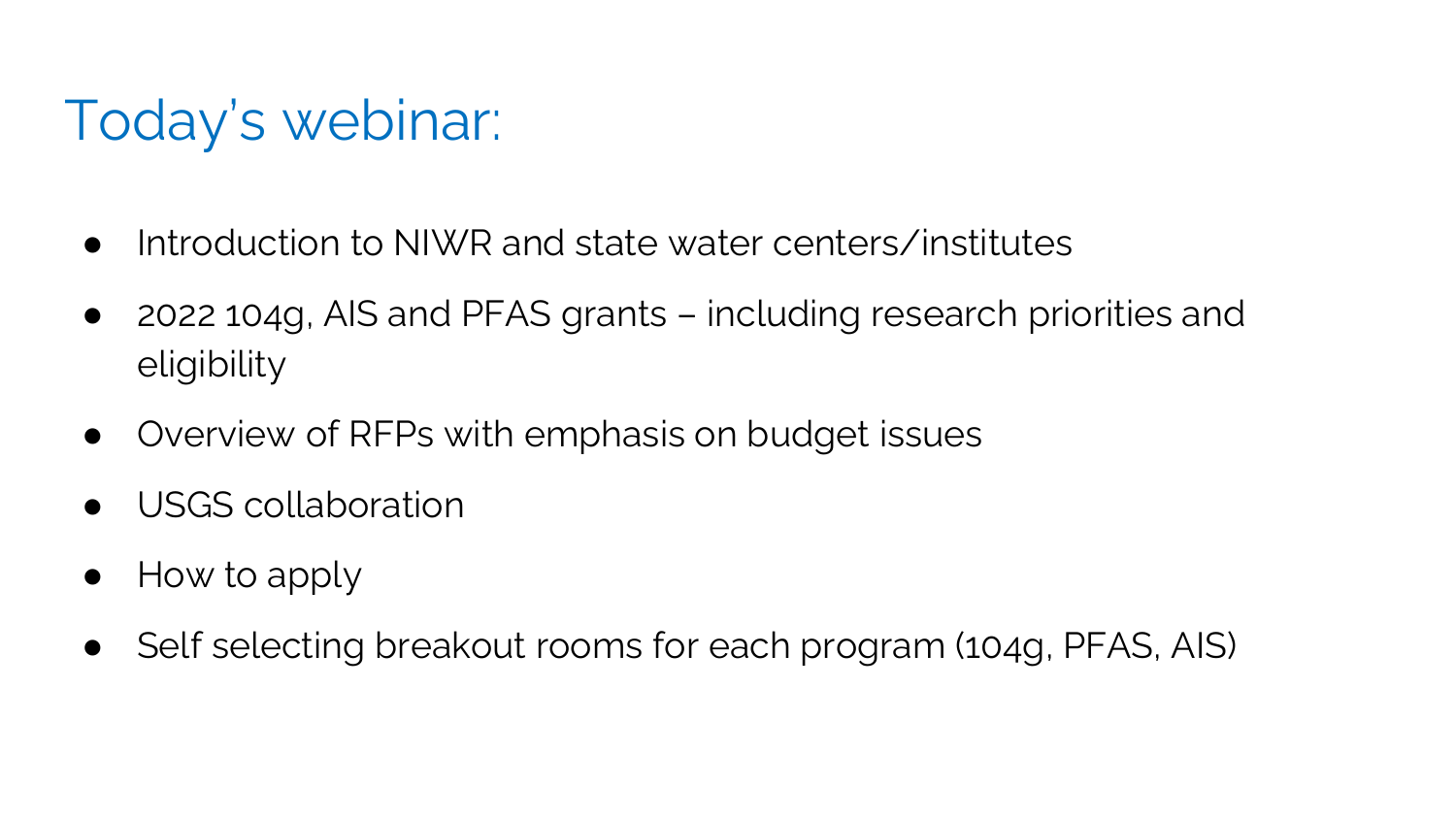

**Regions** 

×

Great Lakes

**Great Plains** 

Mid-Atlantic





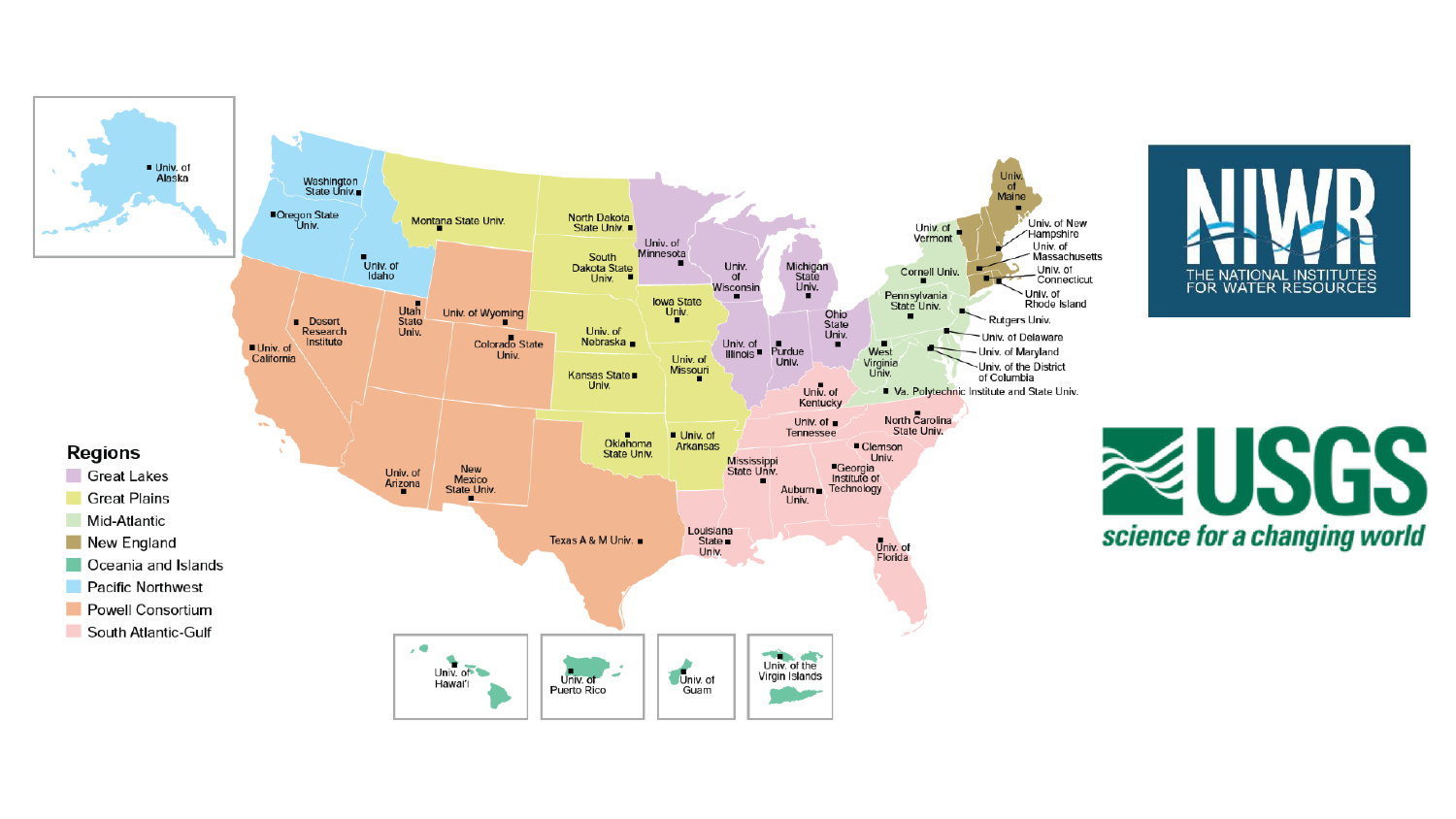#### 2022 National Programs

- Annual Competitive Grants (104g)
- Aquatic Invasive Species
- Per- and polyfluoroalkyl substances (PFAS) Grants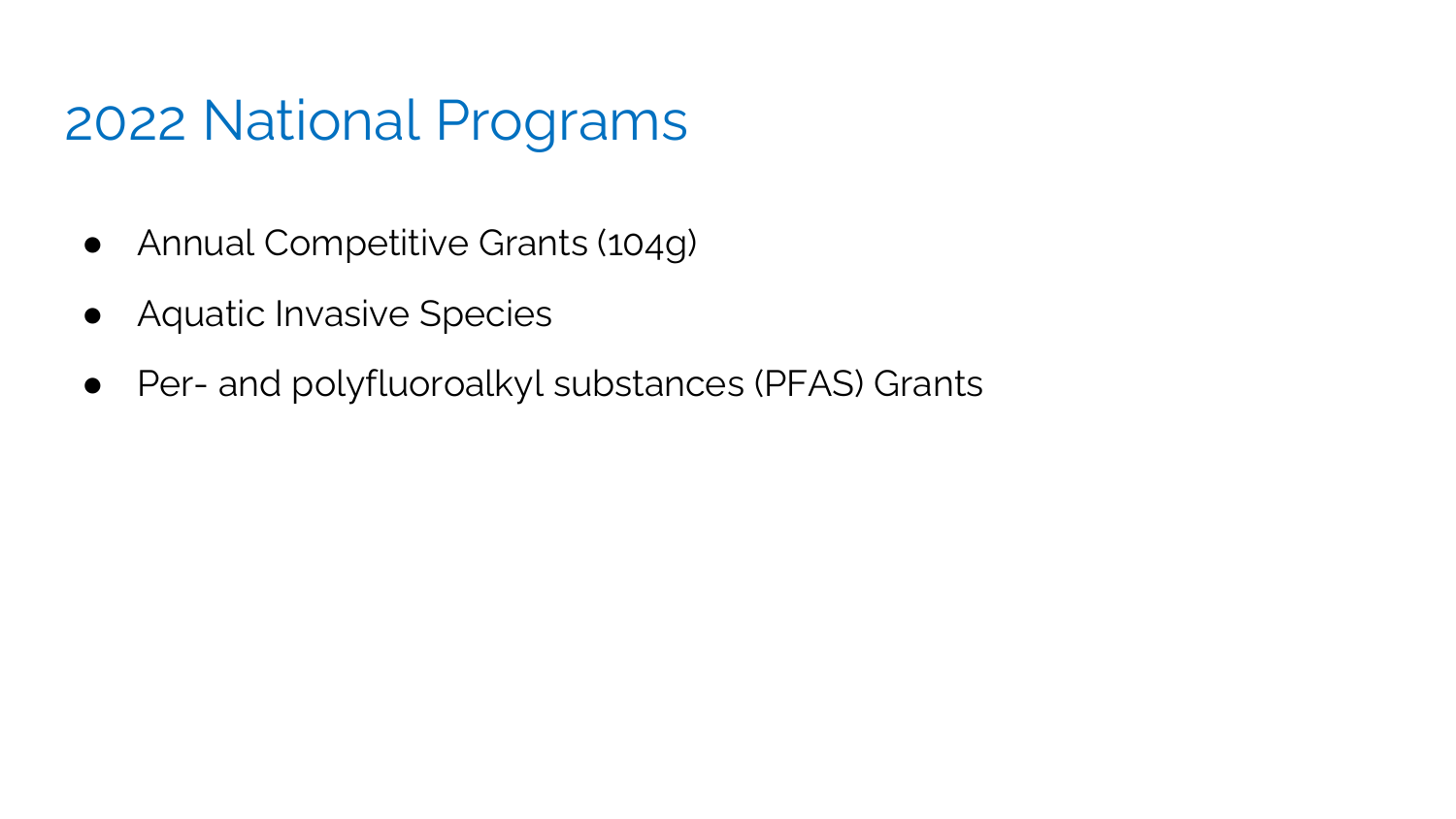## Annual National Competitive Grants (104g)

- Research on significant national and regional water-resources issues to:
	- o Improve and enhance water supply and availability
	- Explore new ideas that address or expand our understanding of water problems
- Substantial collaboration between the USGS and the applicant is strongly encouraged
	- If you need help finding a USGS research scientist, we can help
	- Internal USGS funds for modest support of USGS scientists exist (not available for AIS or PFAS programs)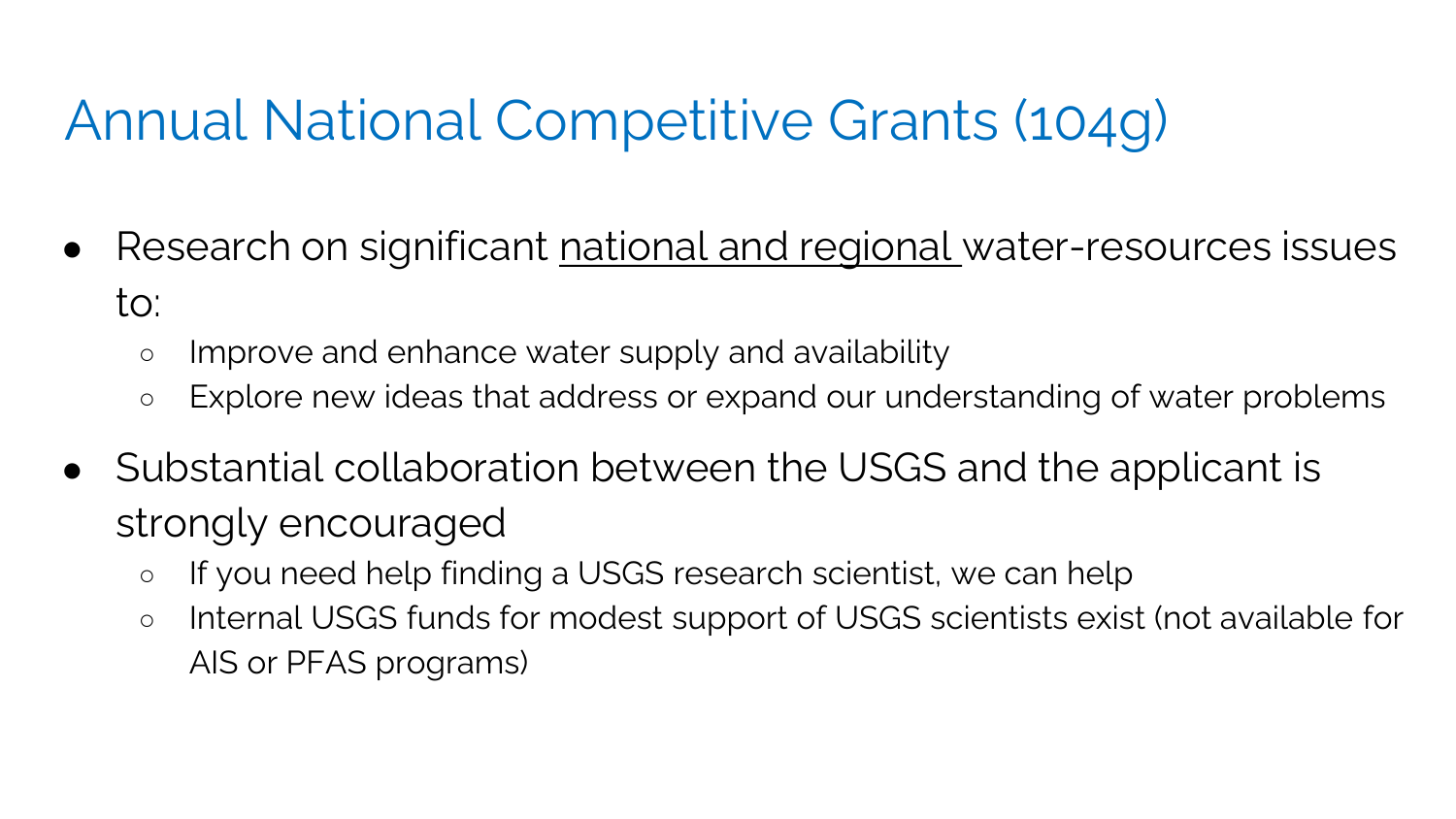## Annual National Competitive Grants (104g) **Priorities**

- Abundance, locations, and persistence of legacy nutrients
	- Mechanisms, location, "new" vs "old", related, short-and long-term water quality
- Trends of integrated processes
	- How do changes in one aspect of water quantity and availability affect other long-term aspects?
- Risks of water conflict
	- Drivers, thresholds, sector/community balance, stakeholder actions, agent-based modeling, relevant laws and regulations, and adaptive management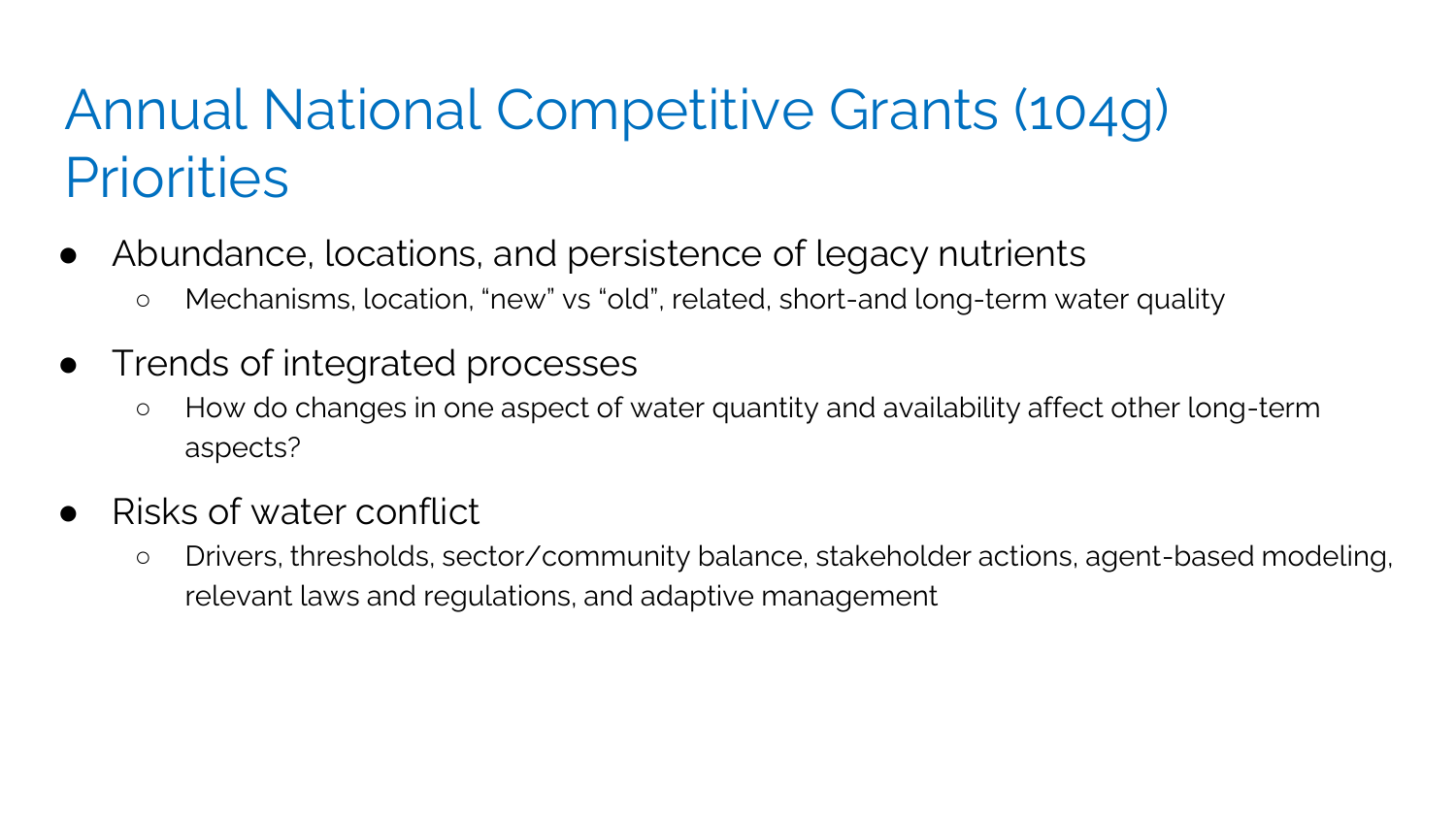Aquatic Invasive Species (AIS) Research needed to:

- Better identify and understand AIS interactions and effects on water quality, water quantity, and aquatic ecosystems
- Guide management decisions to help improve invasive species management and reduce AIS effects on water resources and aquatic ecosystems at local, regional, and national scales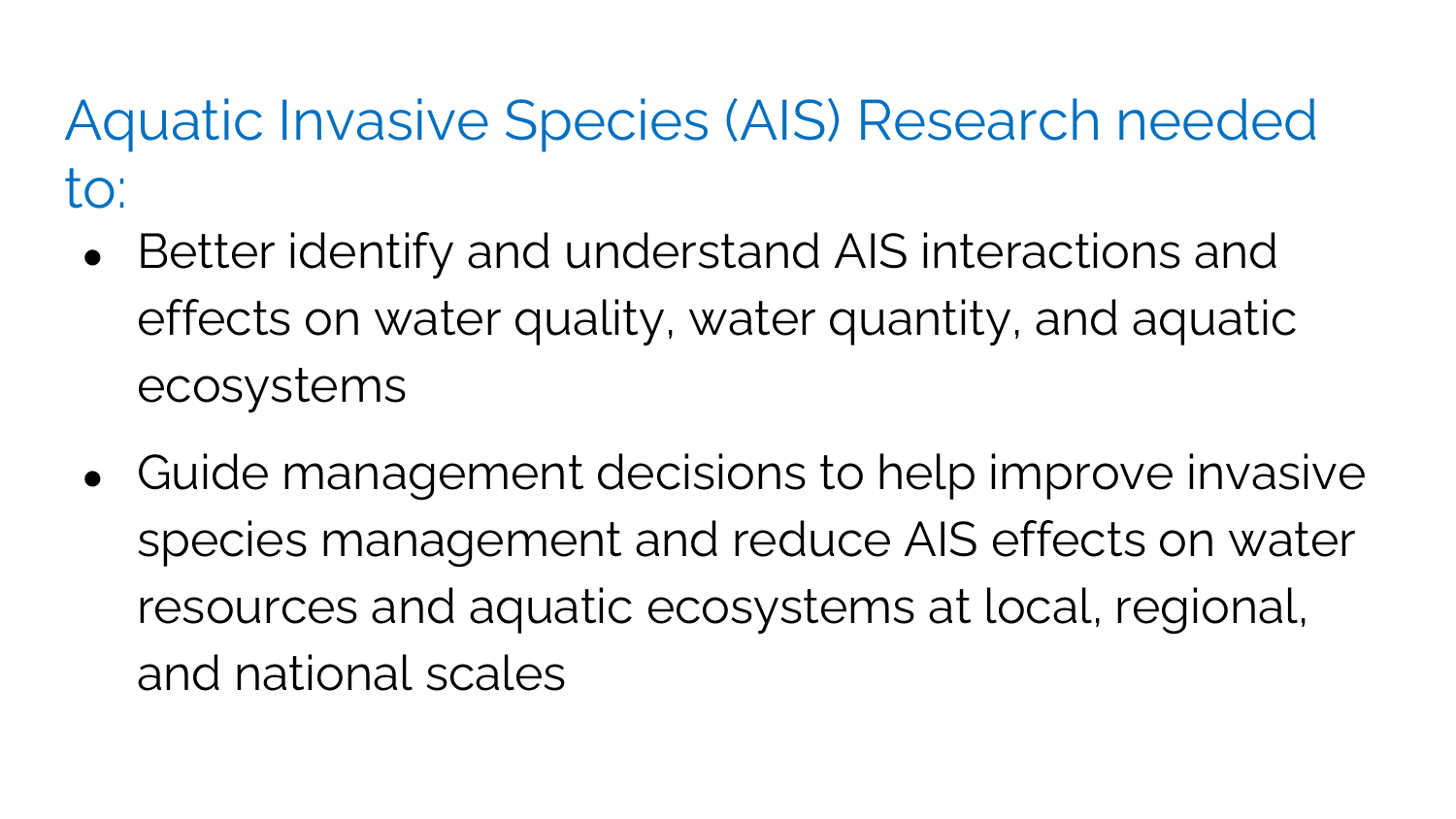#### Aquatic Invasive Species Grants (AIS) Priorities Focus on water, not the invasive species (think about this)

- Impact of AIS on lakes and rivers and associated tributaries in the Upper Mississippi River basin (UMRB)
	- Improve understanding of AIS effects on lakes, rivers, and associated tributaries in the UMRB, including changes to water quality, water quantity, and ecosystem dynamics
- Lake and river characteristics affecting AIS dynamics in the UMRB
	- Identify physical, biological, and chemical characteristics of waterbodies that infer resistance and resilience to distribution, establishment, and impacts of AIS in the UMRB

#### • Management of AIS

○ Assessment of AIS spread, detection, impacts, solutions, and management in the UMRB and connections to human dimensions both socially and economically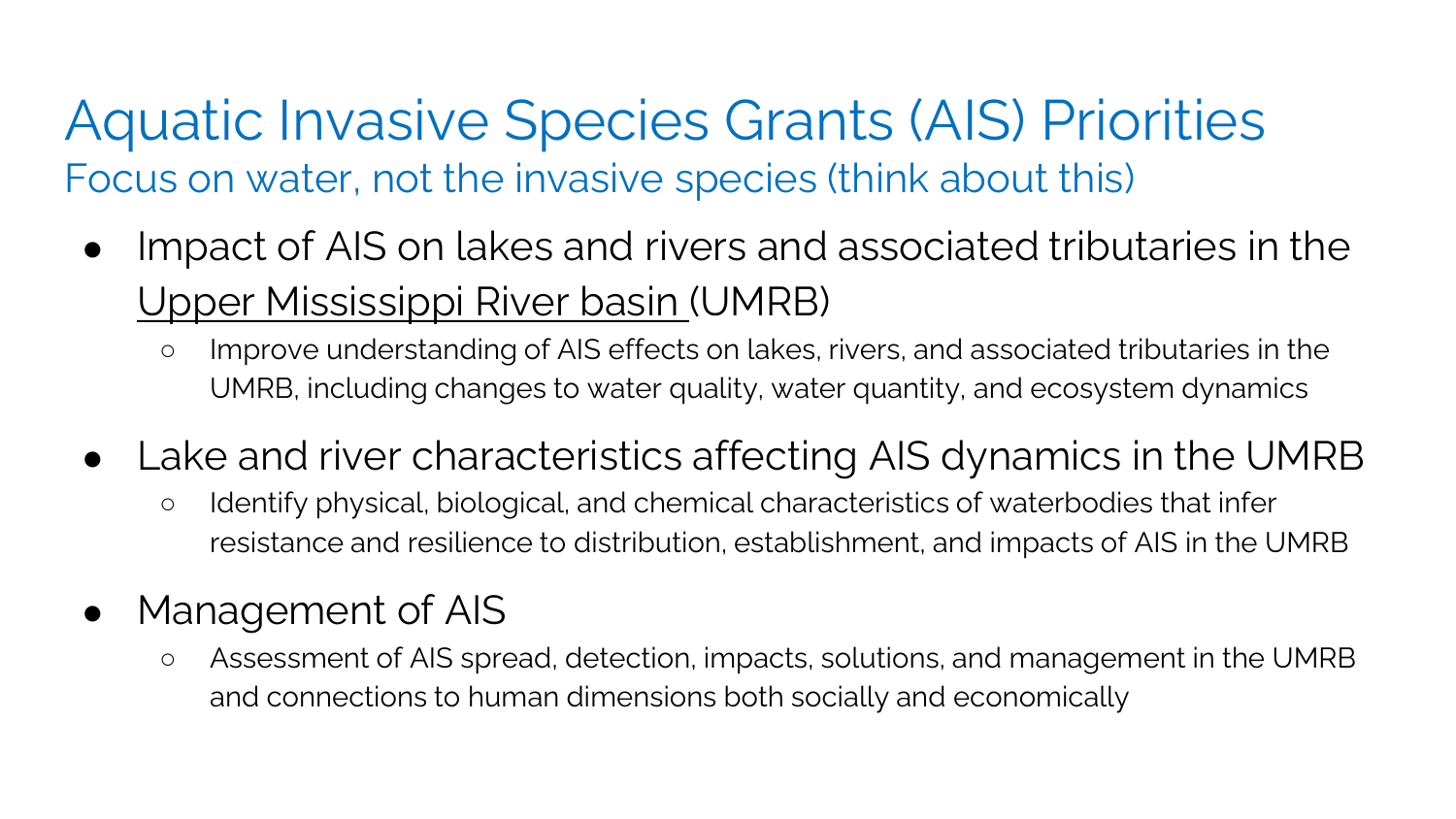## Per- and polyfluoroalkyl substances (PFAS) research needed to:

- Better understand the interaction and impact of this group of humanmade substances on water quality interactions
- Guide management decisions that will improve water resources at the regional scale or national scale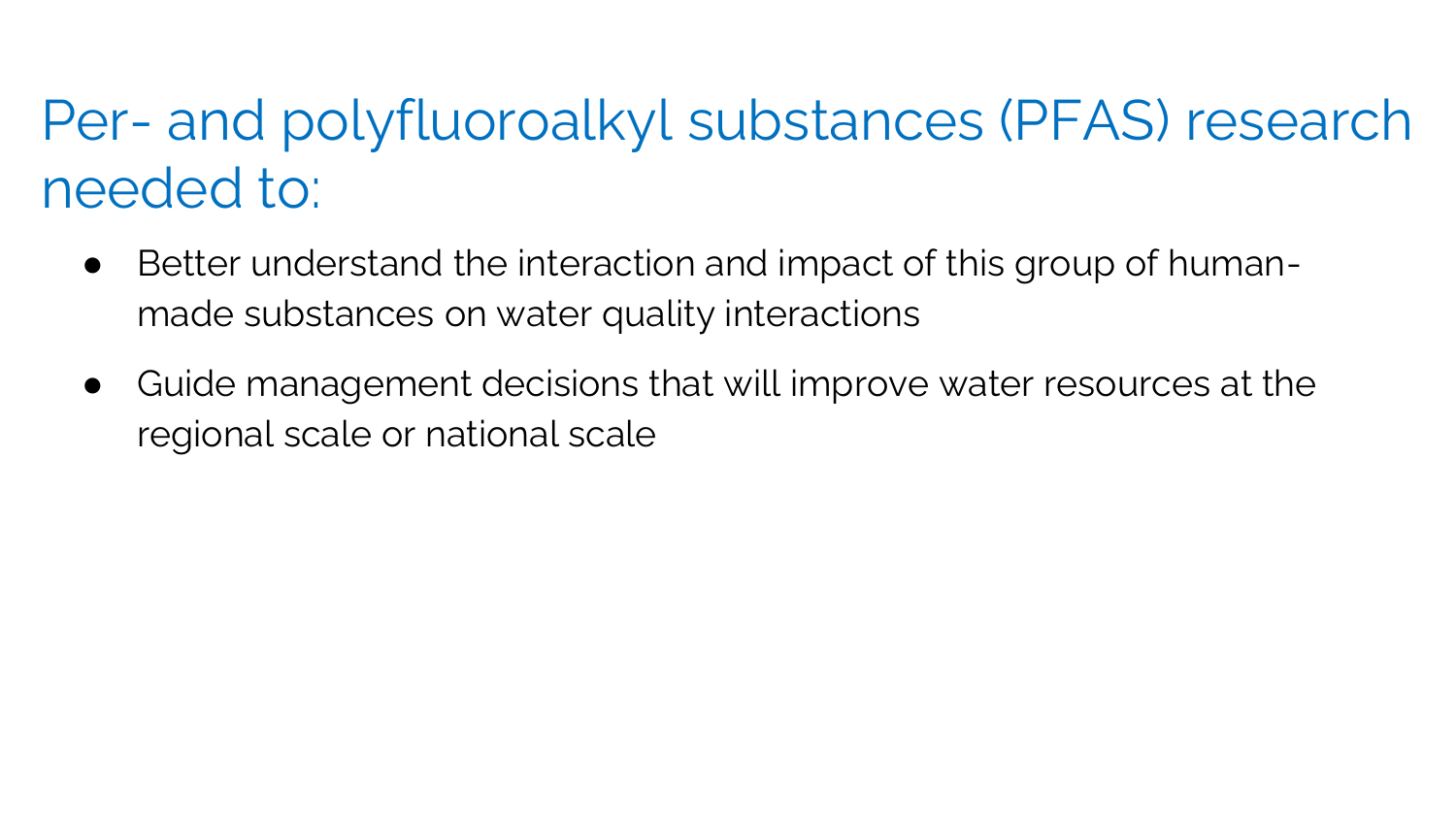#### Per- and polyfluoroalkyl substances (PFAS) Priorities

- Novel proxies for PFAS detection and quantification capabilities
- Atmospheric transport and deposition of PFAS that could result in delivery to the hydrologic system
- Process-oriented research of PFAS fate, transport, and effects with emphasis on molecular-level understanding of PFAS precursor transformation, sorption dynamics, or mechanisms of bioaccumulation and(or) effects.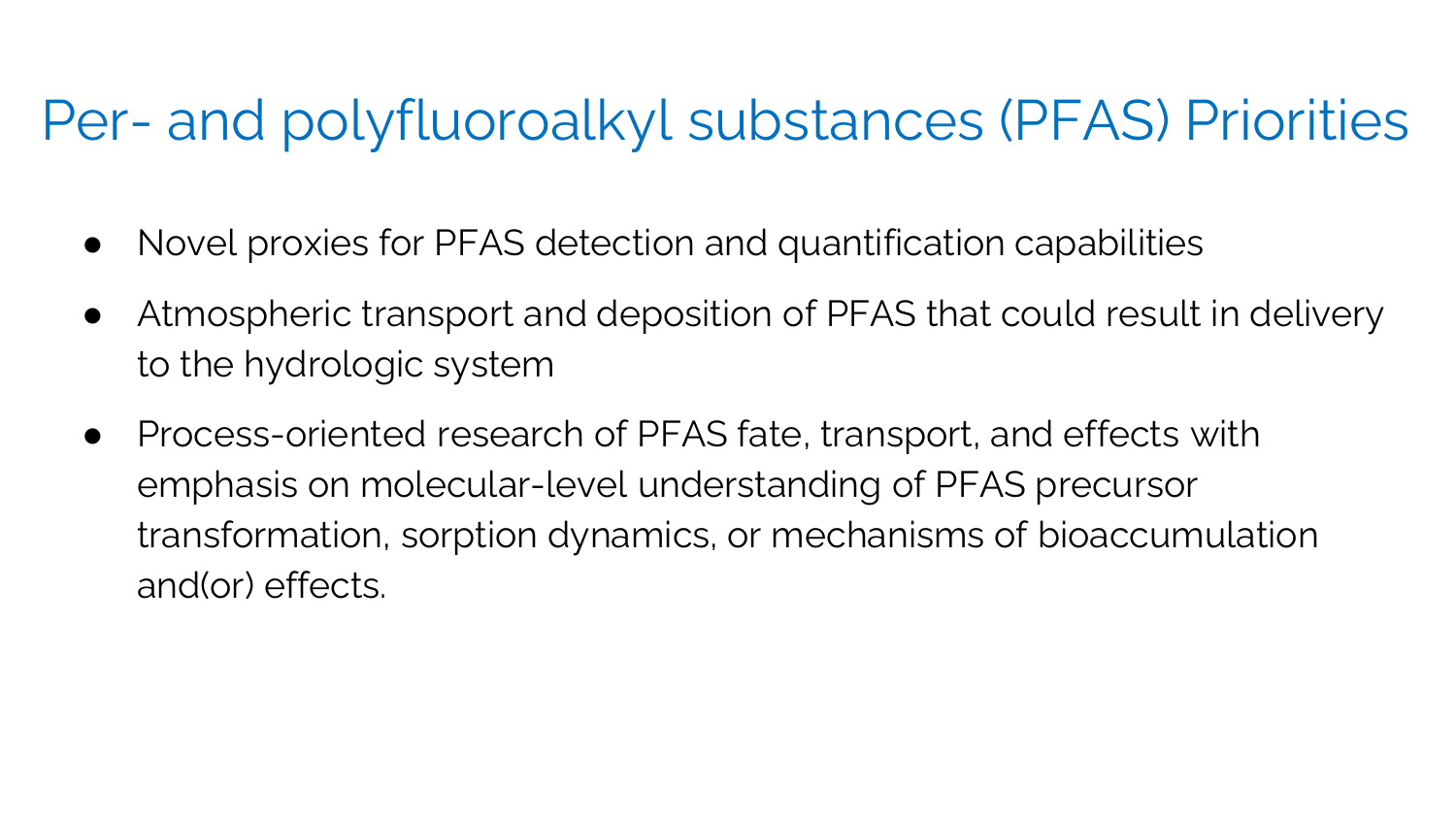## **Eligibility**

- Any investigator at an accredited institution of higher learning
- Investigators in each state must submit through the Water Resources Research center or institute in that state

**Water Resources Center** 

**UNIVERSITY OF MINNESOTA** 



Institute of Water Research



Universit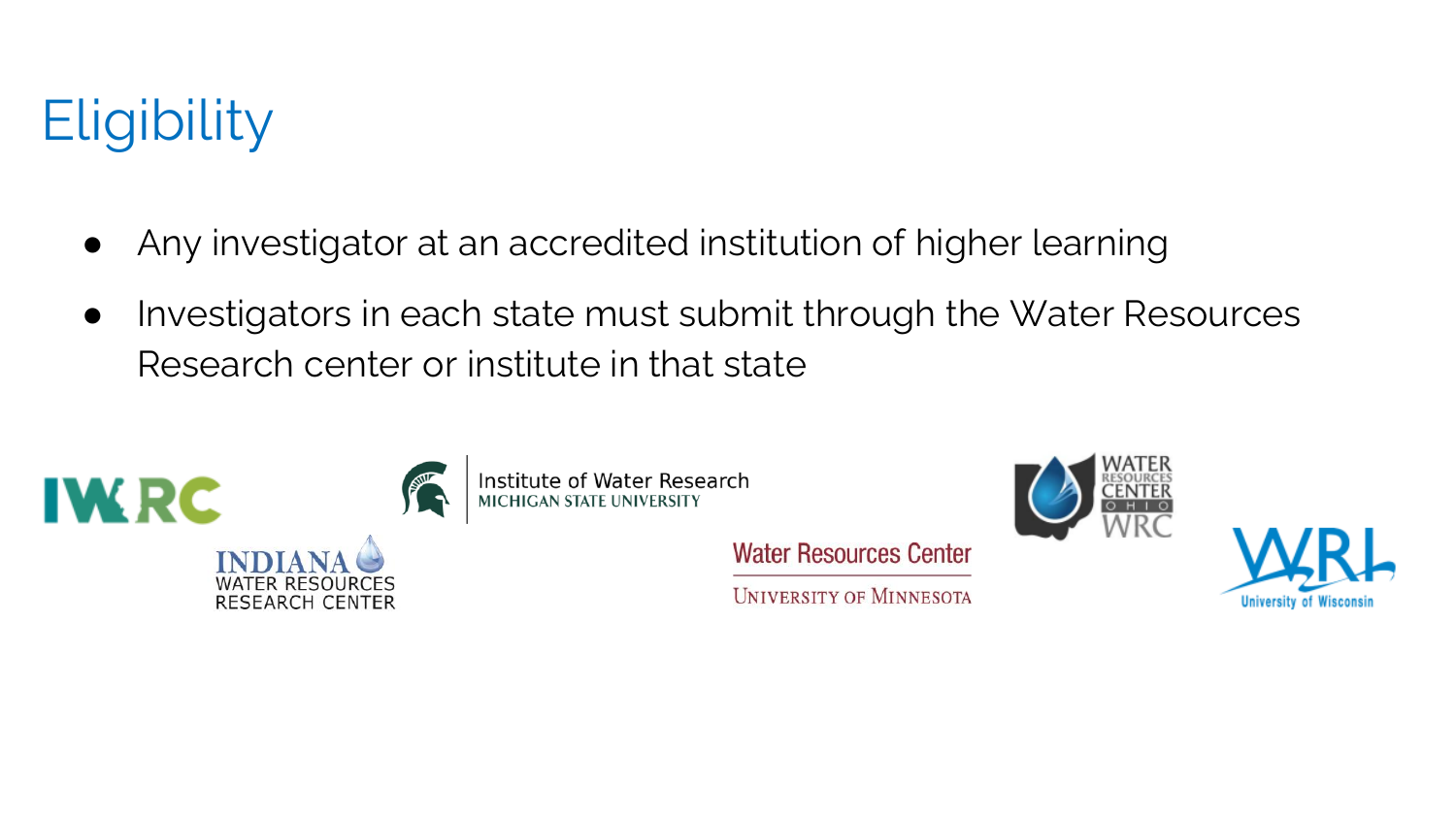#### Federal collaboration

- Collaboration with USGS or other federal scientists is encouraged
- Federal employees may not be a PI but can be a co-PI
- Federal agencies may not receive funds from these grants
	- **For Annual Competitive (104g) Grants ONLY**: USGS scientists can obtain internal research funds to support their activities.
- Contact your state WRRI for assistance in identifying USGS collaborators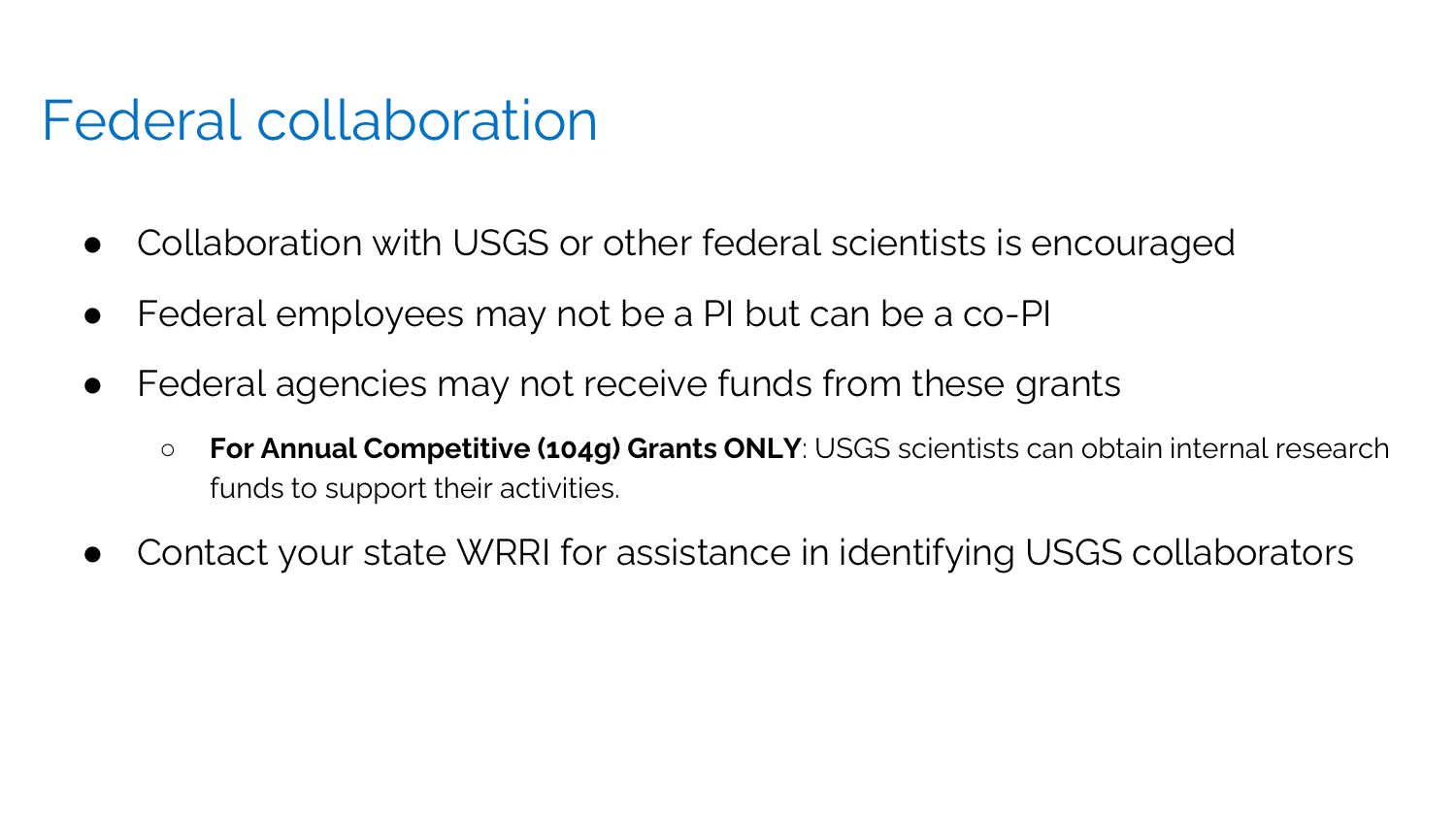## USGS Perspectives



Tanja Williamson – WRRA Program Manager, Acting [tnwillia@usgs.gov](mailto:tnwillia@usgs.gov)



Kelly Warner - Illinois [klwarner@usgs.gov](mailto:klwarner@usgs.gov)



Jeff Frey – Indiana [jwfrey@usgs.gov](mailto:jwfrey@usgs.gov)

John Walker -

Minnesota, Wisconsin, Michigan [jfwalker@usgs.gov](mailto:jfwalker@usgs.gov)

Dave Straub – Ohio [destraub@usgs.gov](mailto:destraub@usgs.gov)





Josh Valder – Mid-Continent Science Coordinator [jvalder@usgs.gov](mailto:jvalder@usgs.gov)



JC Nelson – Mid-Continent Science Coordinator (AIS) [jcnelson@usgs.gov](mailto:jcnelson@usgs.gov)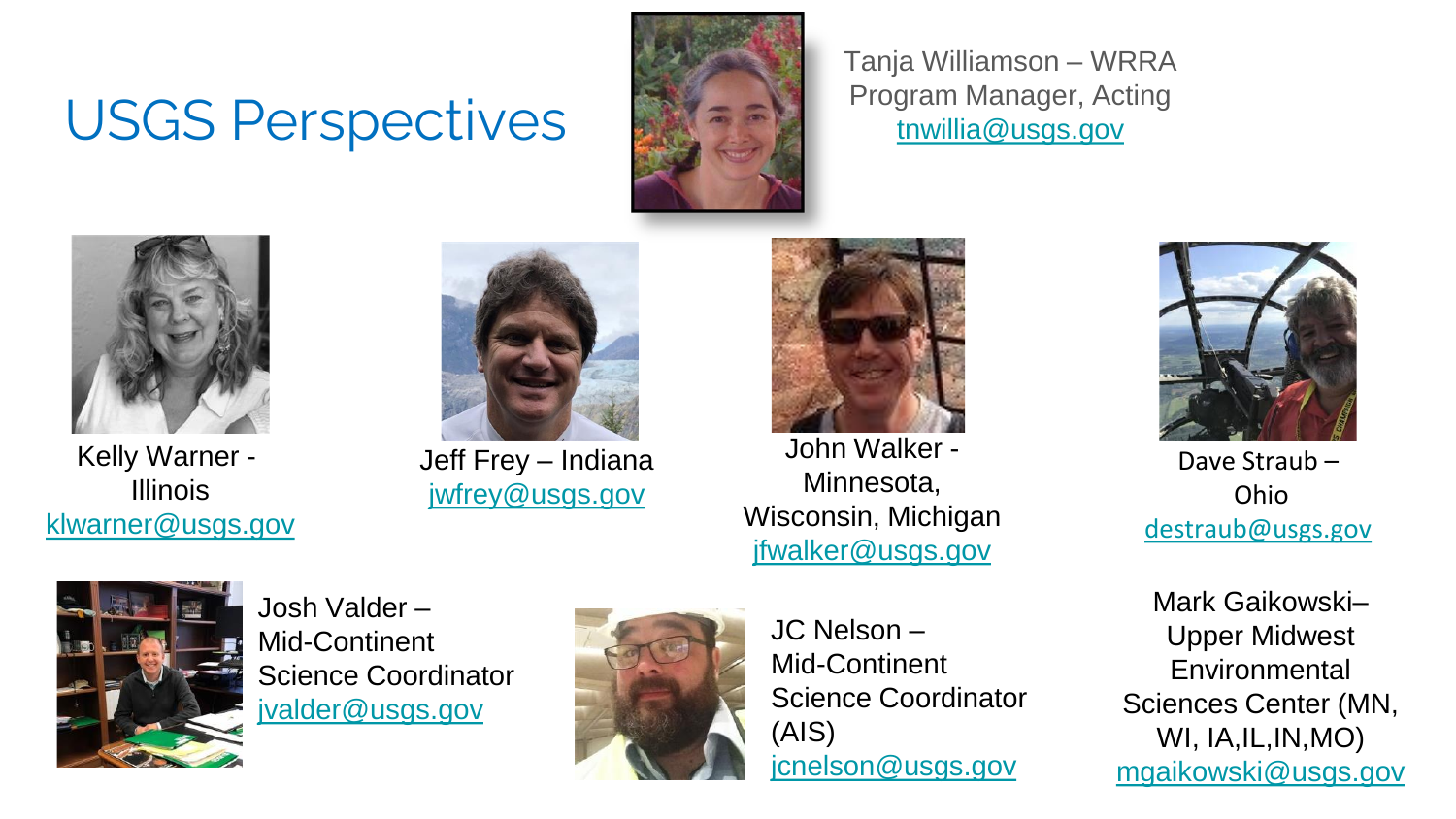## Budget requirements

- Maximum of \$250,000 in federal funds may be requested, duration of 1-3 years
- 1:1 match requirement for project as a whole and each 12-month budget period
- Facilities and Administrative (F&A or 'indirect costs') cannot be paid from federal funds
- Foregone F&A on both federal and non-federal direct costs are counted toward the 1:1 match requirement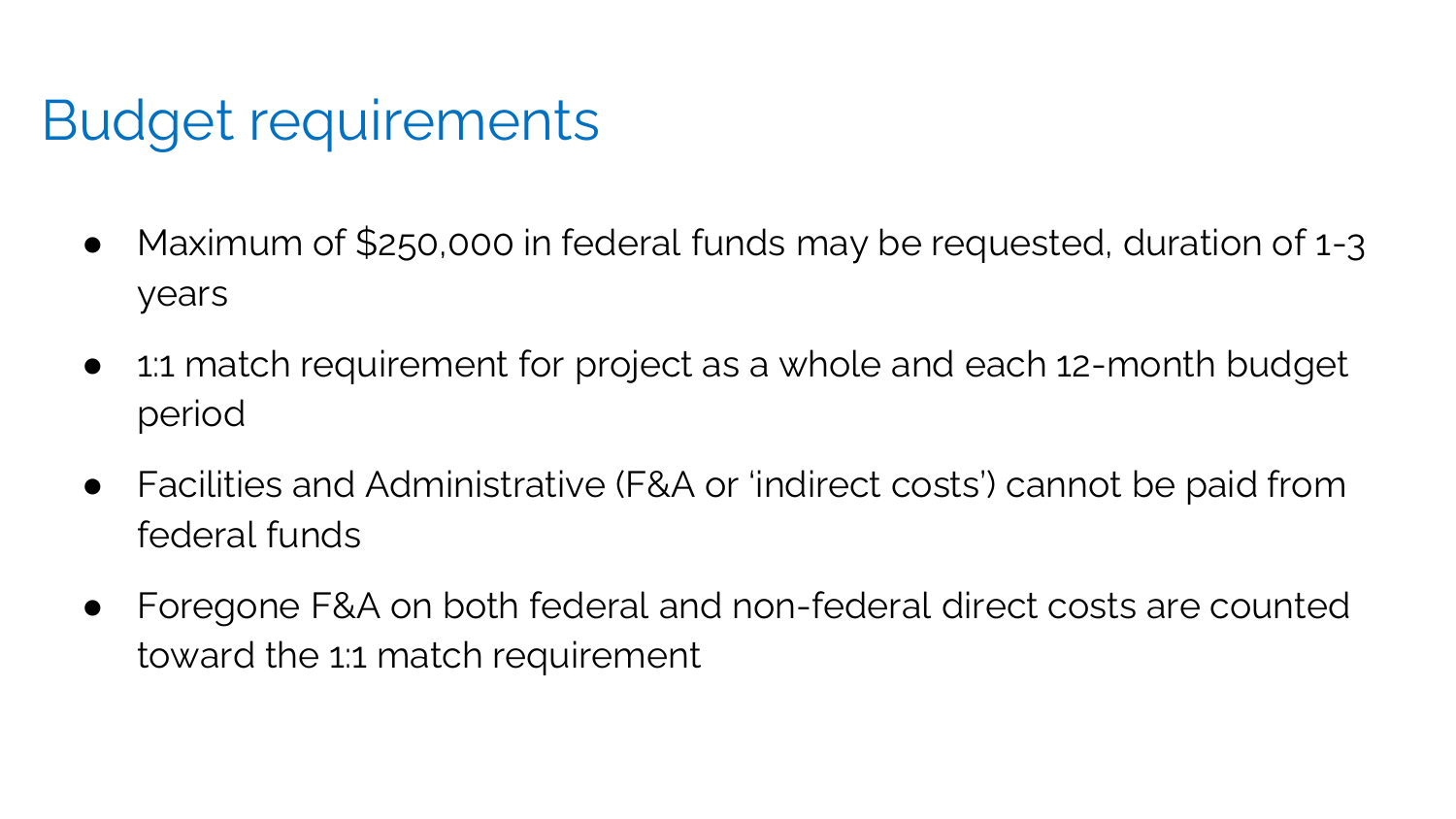## Example budget summary

| <b>Item</b>                                                    | <b>Federal</b> | Non-federal | <b>Total</b> |
|----------------------------------------------------------------|----------------|-------------|--------------|
| Direct costs<br>A:                                             | 250,000        | 76,581      | 322,581      |
| B1: F&A on federal portion<br>(55% of A:Fed)                   |                | 137,500     | 137,500      |
| B2: F&A on non-federal portion<br>$(55\% \text{ of A:Nonfed})$ |                | 39,919      | 39,919       |
| C: Total<br>$(A + B1 + B2)$                                    | 250,000        | 250,000     | 500,000      |

NOTE: F&A will differ for each state. Please check with your state WRRI contact.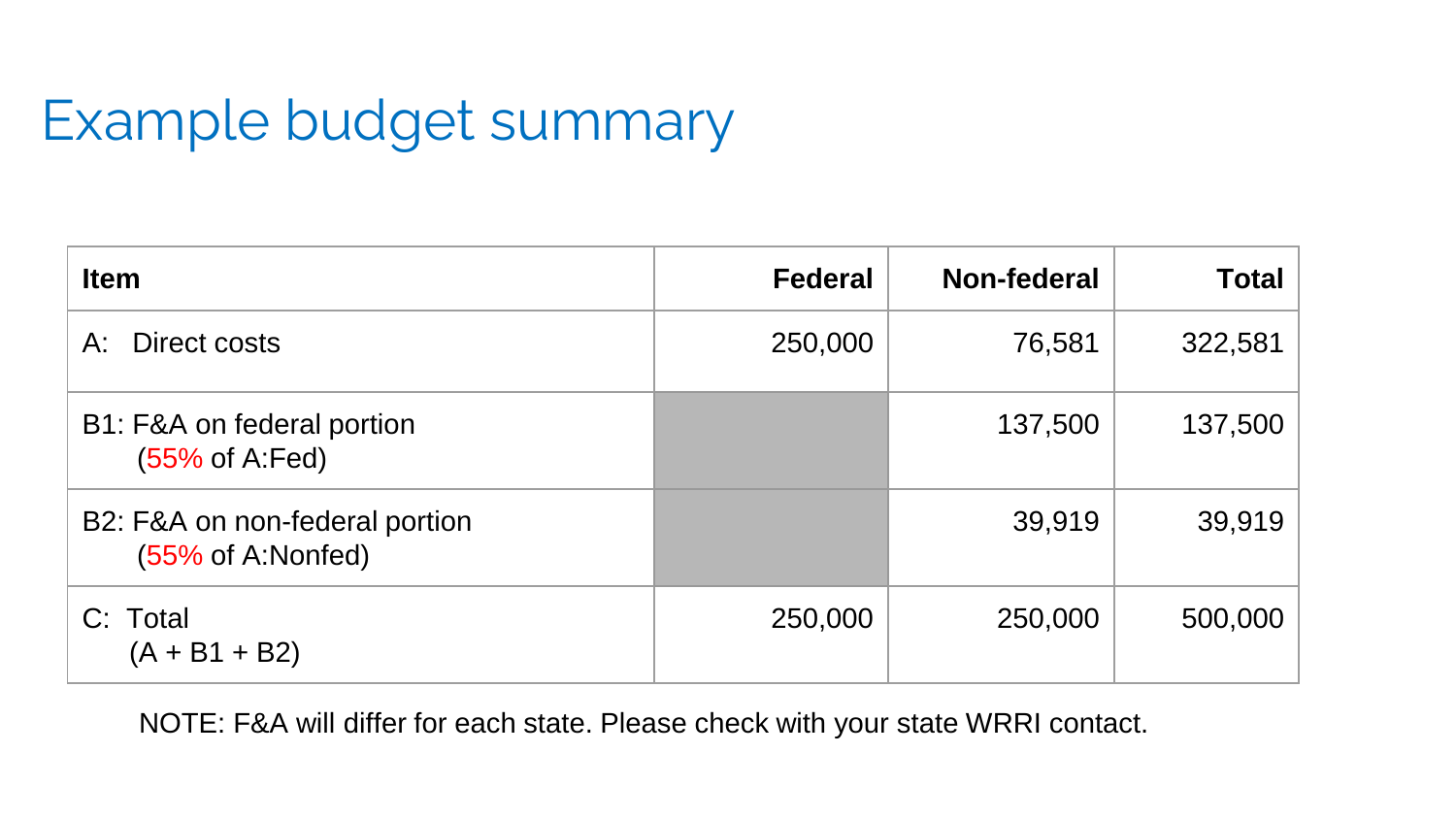## How to apply:

- Work with your state WRRI contact
	- IL Amy Weckle
	- IN Laura Esman
	- MI Jeremiah Asher
	- MN Jeff Peterson
	- OH Zuzana Bohrerova
	- WI Jennifer Hauxwell
- Application requirements may differ in each state
	- Be aware of submission deadlines
	- Note that some states provide submission guidance documents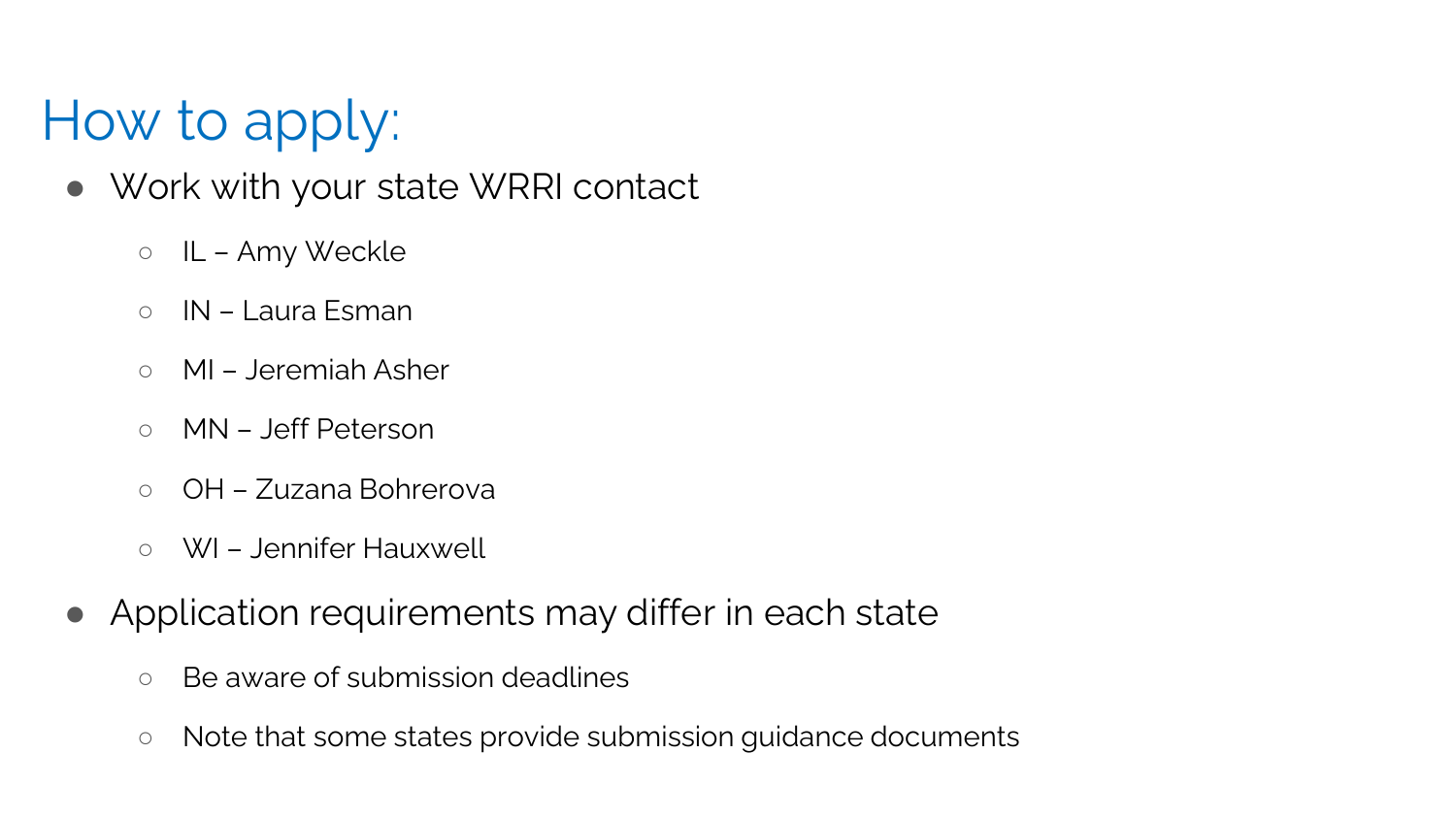#### **Timeline**

**March 16** USGS released RFP **Late April/early May** Proposal submission deadline to WRRI **May 10** WRRI proposal submission deadline to grants.gov **by your State Institute ~September** USGS announces funding decisions **~December 1** Funded projects begin (delays always possible)

*Other deadlines may include (state dependent):*

Notice of Intent (NOI) submitted to WRRI

Submission of budgets and budget justifications